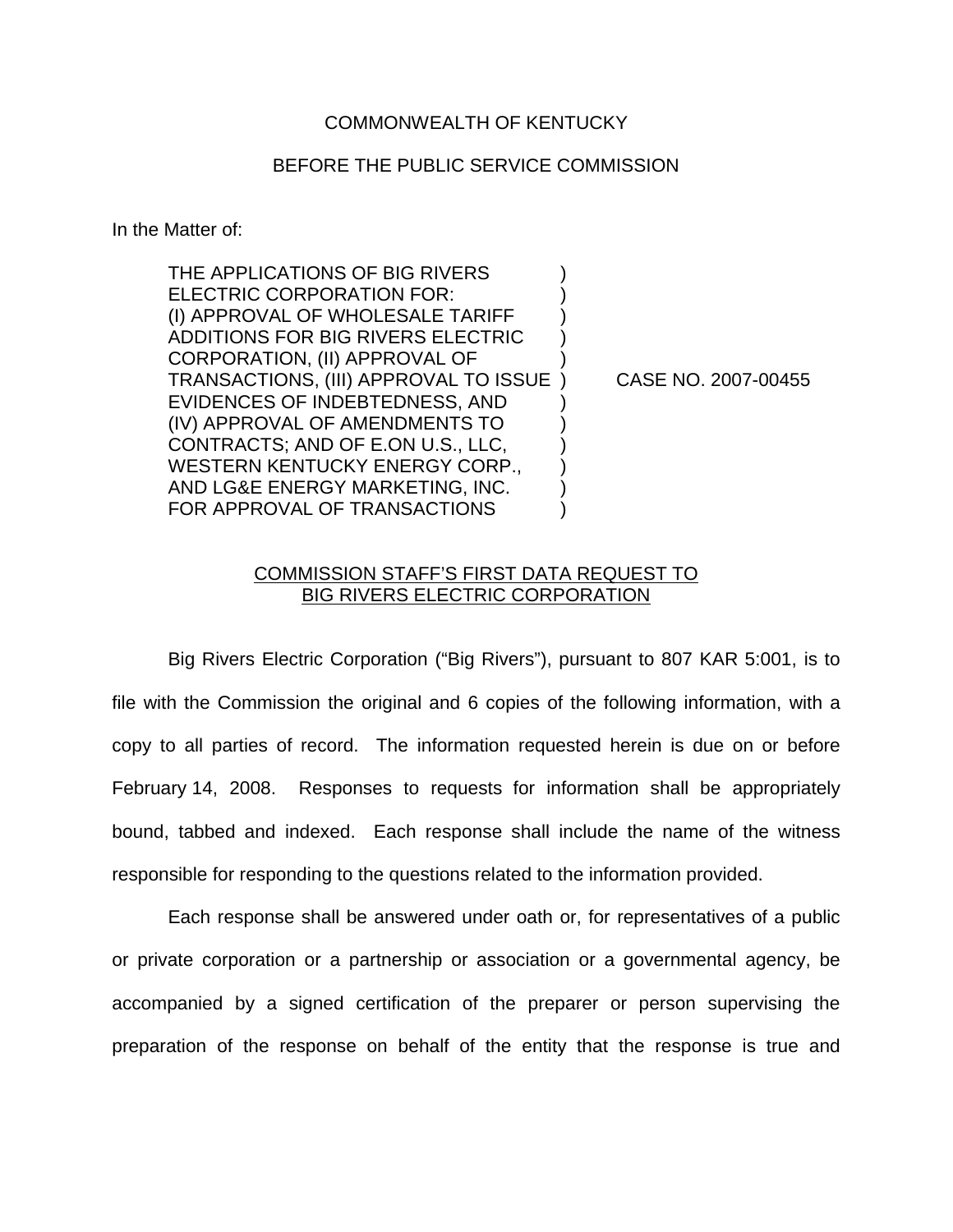accurate to the best of that person's knowledge, information, and belief formed after a reasonable inquiry.

Big Rivers shall make timely amendment to any prior responses if it obtains information which indicates that the response was incorrect when made or, though correct when made, is now incorrect in any material respect. For any requests to which Big Rivers fails or refuses to furnish all or part of the requested information, Big Rivers shall provide a written explanation of the specific grounds for its failure to completely and precisely respond.

Careful attention should be given to copied material to ensure that it is legible. When the requested information has been previously provided in this proceeding in the requested format, reference may be made to the specific location of that information in responding to this request. When applicable, the requested information shall be separately provided for total company operations and jurisdictional operations.

1. Refer to the Application, Exhibit 3, the Transaction Termination Agreement ("Termination Agreement").

a. Refer to page 15 of 622. Explain the nature and purpose of the March 1, 2006 Farm Lease and Security Agreements referenced in Section 3.2(d). In addition, explain why these agreements are "unrecorded."

b. Refer to page 46 of 622. Explain in detail why Western Kentucky Energy Corp. ("WKEC") is providing Big Rivers an additional 14,000 sulfur dioxide (" $SO<sub>2</sub>$ ") emission allowances. In addition, state whether WKEC is acquiring these additional emission allowances from either Louisville Gas and Electric Company or Kentucky Utilities Company.

-2- Case No. 2007-00455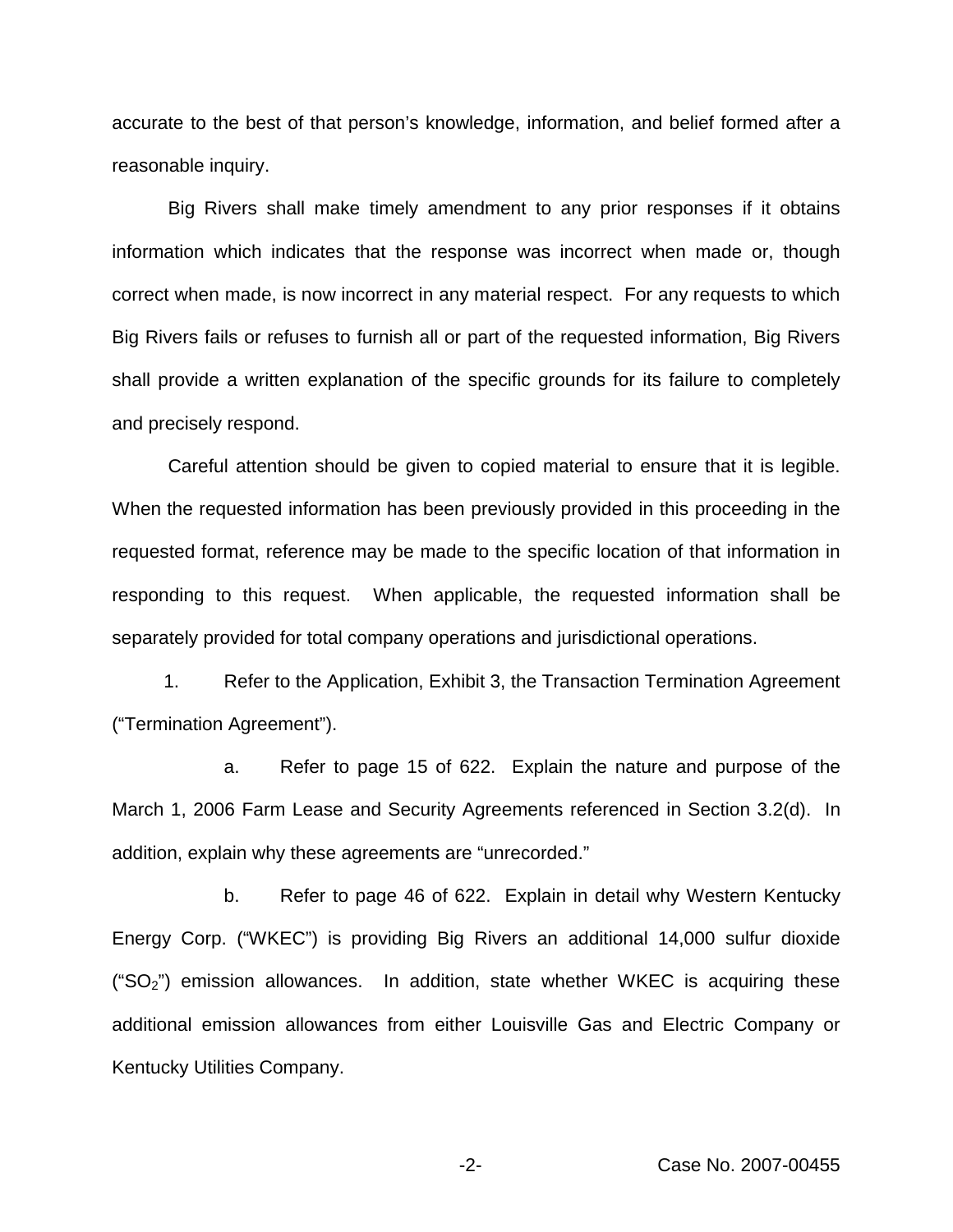c. Refer to pages 56, 59, 62, and 63 of 622. Describe the consents, approvals, waivers, and tax rulings required from the following entities and provide the status of securing the governmental approvals as of the date of the response to this data request.

- (1) Securities and Exchange Commission.
- (2) Federal Energy Regulatory Commission.
- (3) Federal Trade Commission.
- (4) U. S. Department of Justice.
- (5) Internal Revenue Service.
- (6) Other federal, state, or local tax authorities.

d. Refer to page 61 of 622. Explain the nature and purpose of the Alstom Agreements Release.

e. Refer to page 62 of 622. Describe the January 29, 2007 "H1 Boiler Event."

f. Refer to page 66 of 622. Explain why the gypsum facilities at Plant Green are being removed.

g. Refer to page 69 of 622. Provide the status of the interconnection and transmission events described in Sections 10.3(nn) and 10.3(oo).

h. Refer to page 78 of 622. Provide the status of the required creditor consents listed in Section 11.2(d).

i. Refer to page 88 of 622. Explain the circumstances related to the Coleman Scrubber Liquidated Damages referenced in Section 14.1. In addition, indicate the potential exposure to Big Rivers related to this event.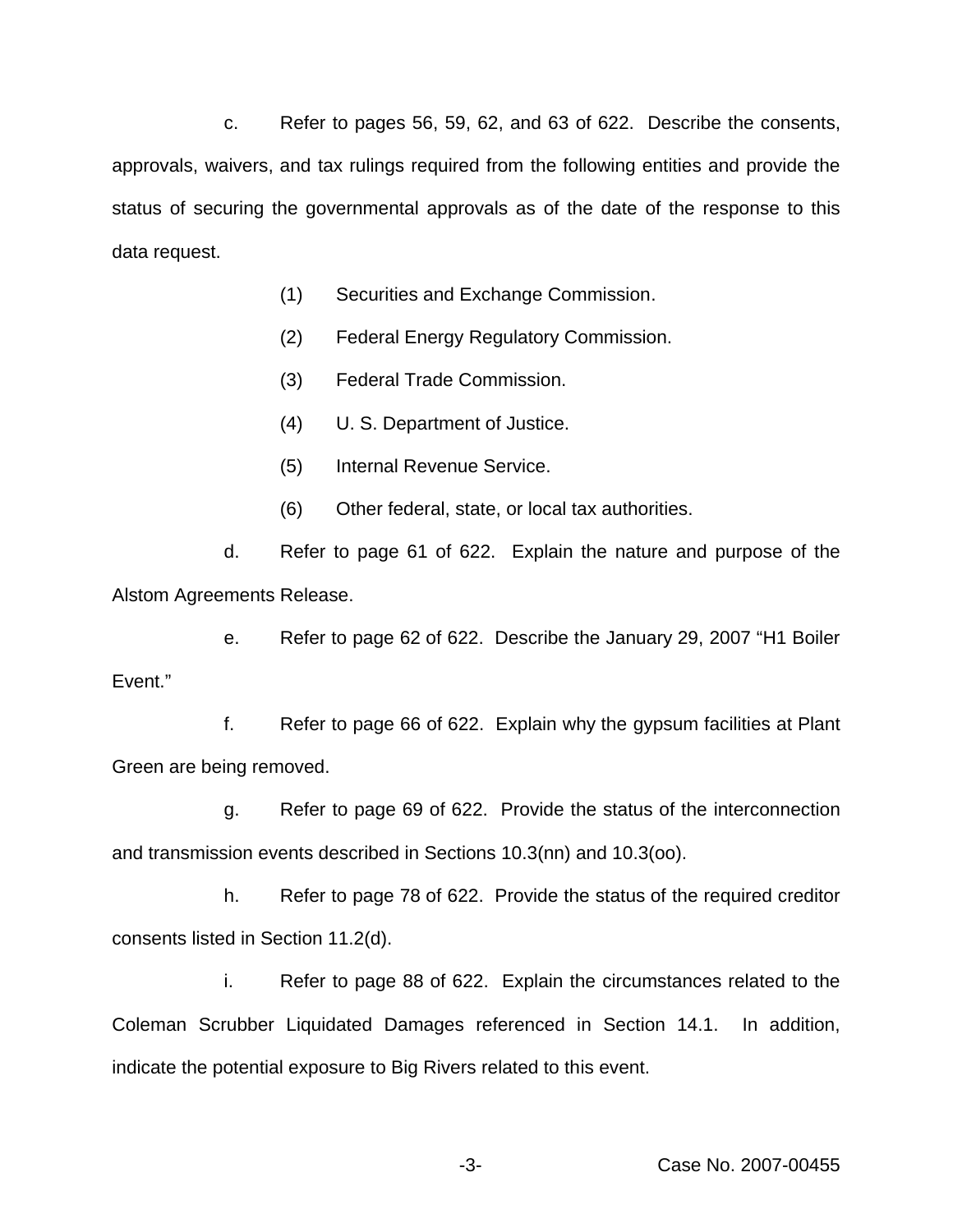j. Refer to page 89 of 622. Explain the purpose of the Woodward-Clyde Agreement referenced in Section 14.3 and nature of the apparent dispute between the parties.

k. Refer to page 91 of 622. Provide the status of Big Rivers' labor contract with the International Brotherhood of Electrical Workers.

l. Refer to page 95 of 622. Provide the status of the Unwind Environmental Audit and Unwind Environmental Audit Report.

m. Refer to pages 100 and 101 of 622. Explain the circumstances related to the Green and Wilson Landfill Issues and the Coleman Ash Pond Issues referenced in Sections 15.3(b)(i) and 15.3(b)(ii).

n. Refer to pages 102 through 104 of 622. Are Big Rivers and WKEC aware of the failure of any generating plant to have complied with the New Source Review provisions of the Clean Air Act as a result of changes in the method of operating, maintaining, repairing, or replacing any generating plant without obtaining a permit or permit amendment covering the change or changes? If yes, provide a description of each occurrence.

o. Refer to pages 104 through 110 of 622. Absent WKEC's agreement to indemnify and hold harmless Big Rivers for the various actions listed on these pages, what would be the potential exposure to Big Rivers?

2. Refer to the Application, Exhibit 3, the Termination Agreement, Exhibit E, page 281 of 622. Identify the limited liability company LCC and explain its involvement with the Termination Agreement.

-4- Case No. 2007-00455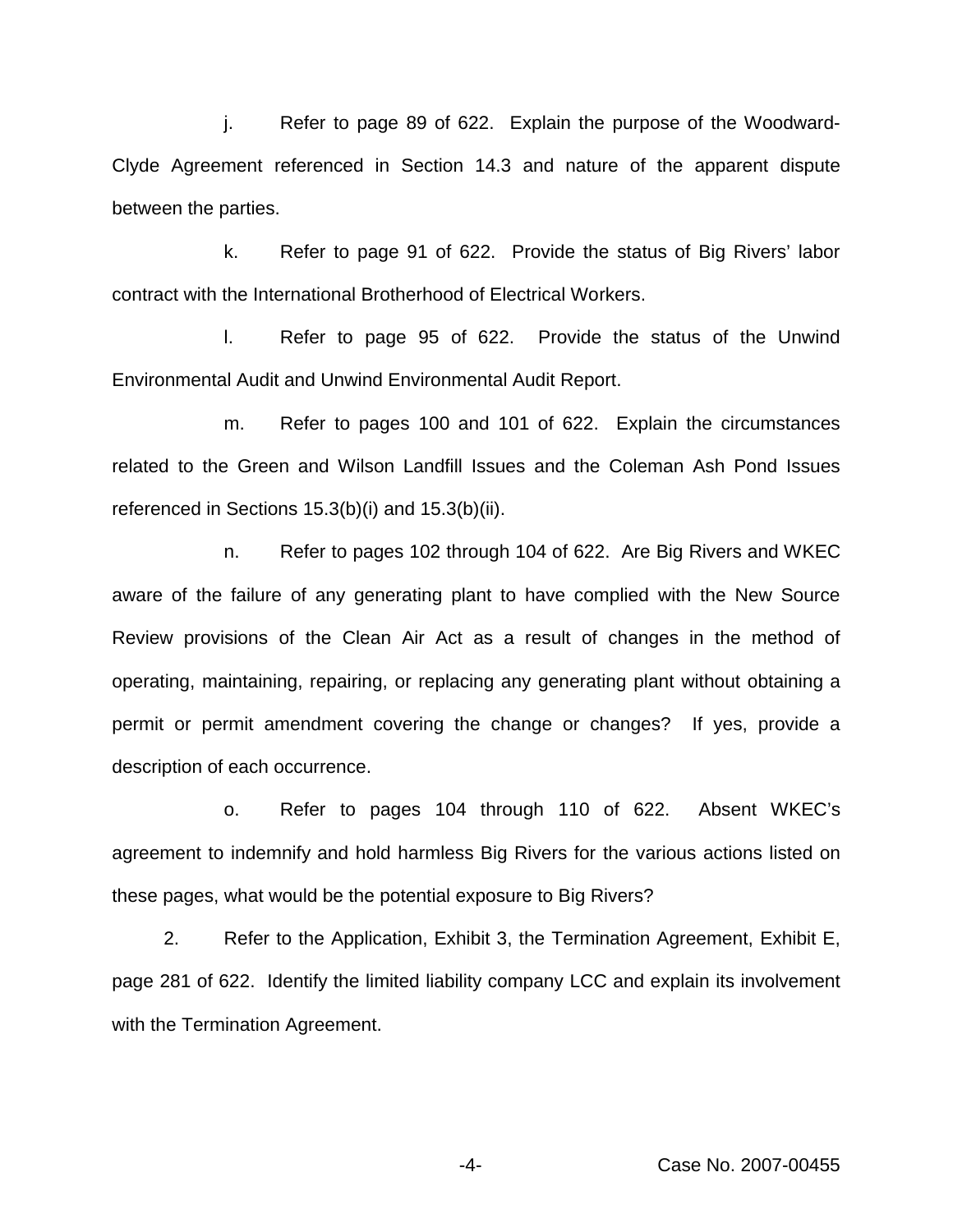3. Refer to the Application, Exhibit 3, the Termination Agreement, Exhibit S, pages 393 and 394 of 622. If not already included in the record, provide copies of all the definitive documents listed in this exhibit.

4. Refer to the Application, Exhibit 3, the Termination Agreement, Schedule 5.1 – Assigned Contracts, page 431 of 622. Explain why the contract associated with purchase order 110952 is being assigned to Big Rivers.

5. Refer to the Application, Exhibit 3, the Termination Agreement, Schedule 11.1(g), Part A, pages 462 through 473 of 622. For each contract where the approximate expiration date has passed, indicate if the contract was renewed, replaced, or terminated.

6. Refer to the Application, Exhibit 5, the Direct Testimony of Mark A. Bailey.

a. On page 7 of 27, Mr. Bailey states that Big Rivers' employees are expected to increase from 112 to approximately 630, an increase of 518. He also states that 485 positions will be direct transfers from WKEC. Does Big Rivers anticipate that the increase in employees not coming from WKEC will be working in a specific area or throughout the company? Explain the response.

b. Exhibit MAB-2 is the post-closing organization chart for Big Rivers. Provide the current organization chart for Big Rivers.

7. Refer to the Application, Exhibit 7, the Documents Affected by the Termination, pages 16 and 20. Has any decision been reached as to whether Big Rivers, Kenergy Corp. ("Kenergy"), Alcan Primary Products Corporation ("Alcan"), and Century Aluminum of Kentucky General Partnership ("Century") will execute new Systems Disturbance Agreements? Explain the response.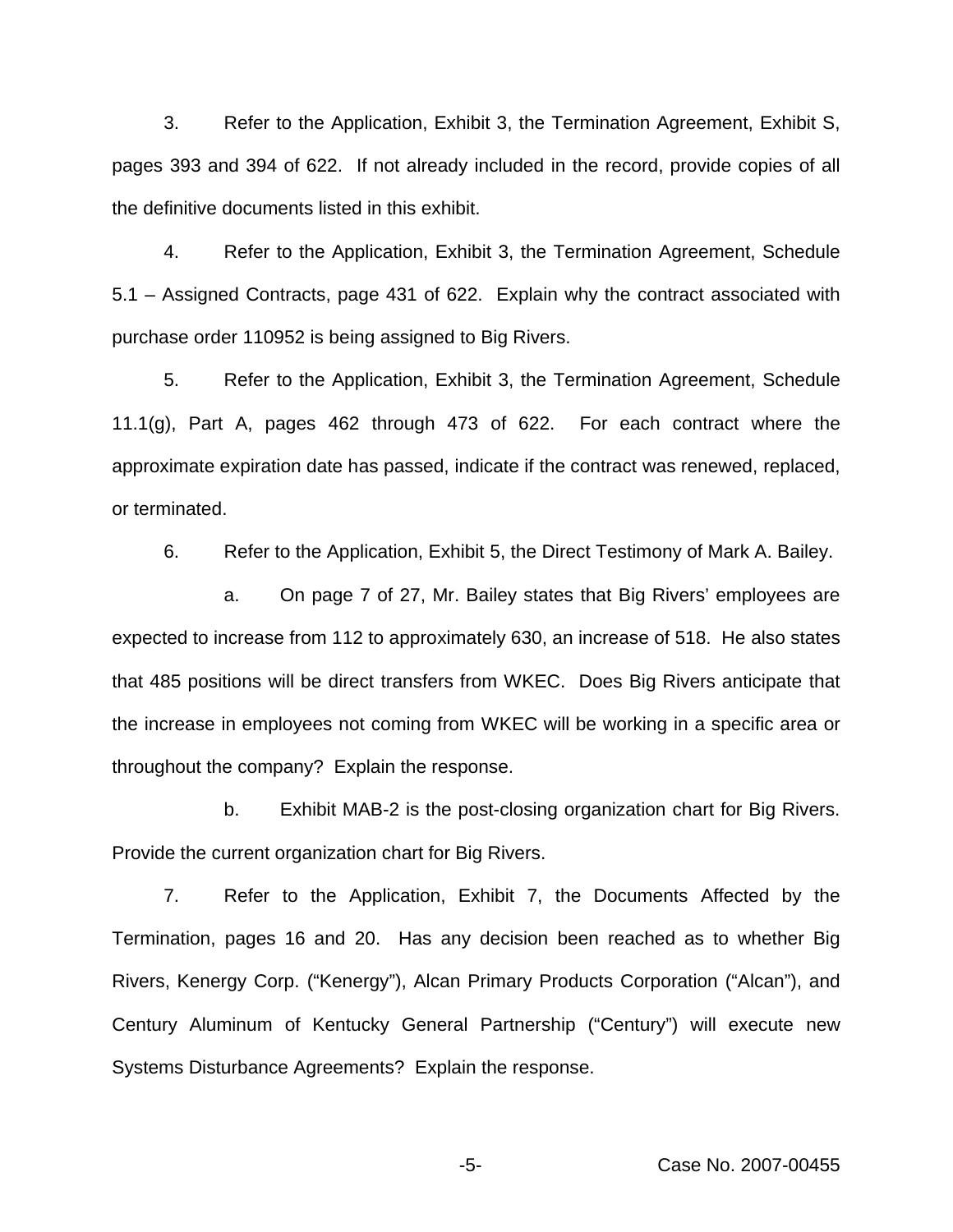8. Provide a schedule listing all the capital additions made by WKEC and its affiliates to the generating assets leased from Big Rivers since the inception of the lease transaction.

a. For each capital addition provide a brief description of the addition, the total cost of the addition, and an explanation of how the addition was recorded on either WKEC's or Big Rivers' books.

b. For each capital addition, explain how each addition has been treated in the Termination Agreement. Include in the discussion how each addition has been or has not been reflected in Exhibit 8 of the Application, the Unwind Financial Model ("Unwind Model").

9. Refer to the Application, Exhibit 8, the Unwind Model.

a. Does the version of the Unwind Model submitted as Exhibit 8 reflect a "base case" scenario for Big Rivers?

b. Has Big Rivers performed any sensitivity analyses for the Unwind Model? If yes, describe all sensitivity analyses performed, specifically noting the variable or variables examined in each analysis.

c. Explain why the results of any performed sensitivity analyses were not included in the Application.

10. Provide alternative versions of the Unwind Model reflecting the following scenarios. For each alternative version, provide hard copy printouts of the Unwind Model and copies in electronic format with all formulae and calculations intact.

a. Scenario One – Assume the cancellation of the Century retail and wholesale power contracts and the loss of the entire Century load. Assume cancellation

-6- Case No. 2007-00455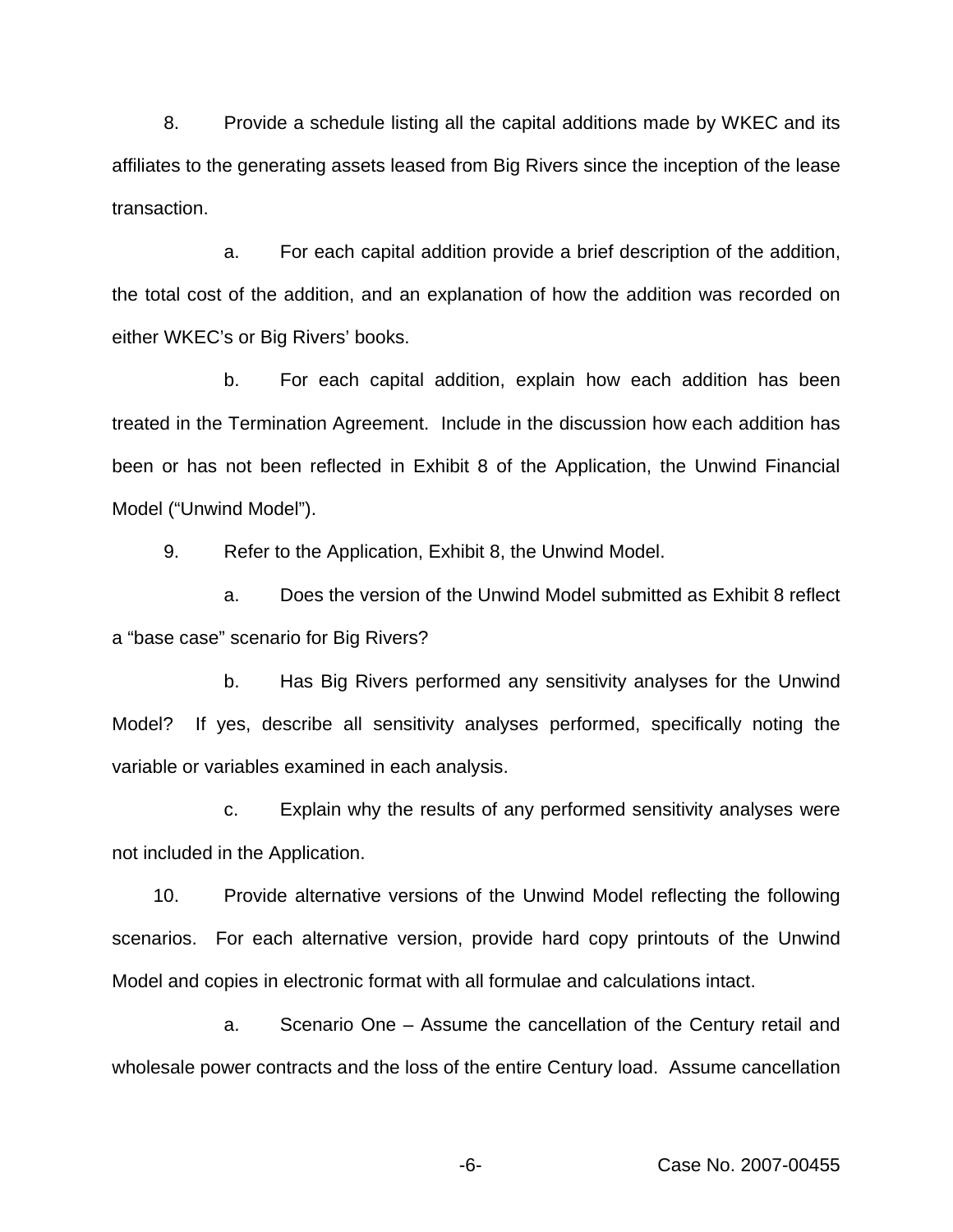at the earliest possible date provided in the retail and wholesale power contracts. Note in the Unwind Model results the operation of the Transition Reserve Account.

b. Scenario Two – Assume the cancellation of both the Century and Alcan retail and wholesale power contracts and the loss of the entire load of both Century and Alcan. Assume cancellation at the earliest possible date provided in the retail and wholesale power contracts, with Century providing the first notice. Note in the Unwind Model results the operation of the Transition Reserve Account.

11. Refer to the Unwind Model, page 3 of 37, lines 33, 36, 53, and 57.

a. Refer to the column for 2011. In order to convert the demand rate to an equivalent dollar per MWh rate, the demand rate is divided by 0.73 and then divided by the load factor. Explain why there is a division by 0.73 and how this factor was determined.

b. The formula utilized for lines 36 and 57 is the same for all years except 2012, 2016, and 2020. Explain in detail why the formula is different for these years.

c. For years 2012, 2016, and 2020, describe the formula utilized for the calculation, identifying the components and the source of information.

12. Refer to the Unwind Model, pages 3 and 4 of 37.

a. Using the data shown for 2009, show how the Smelter Surcharge 1 and Surcharge 2, lines 94 and 95, are related to the Rural Surcredit and Large Industrial Surcredit, lines 40 and 61.

b. Explain in detail why the Times Interest Earned Ratio ("TIER") Related Rebate, as shown on lines 45, 66, and 96, and the TIER Adjustment on line 89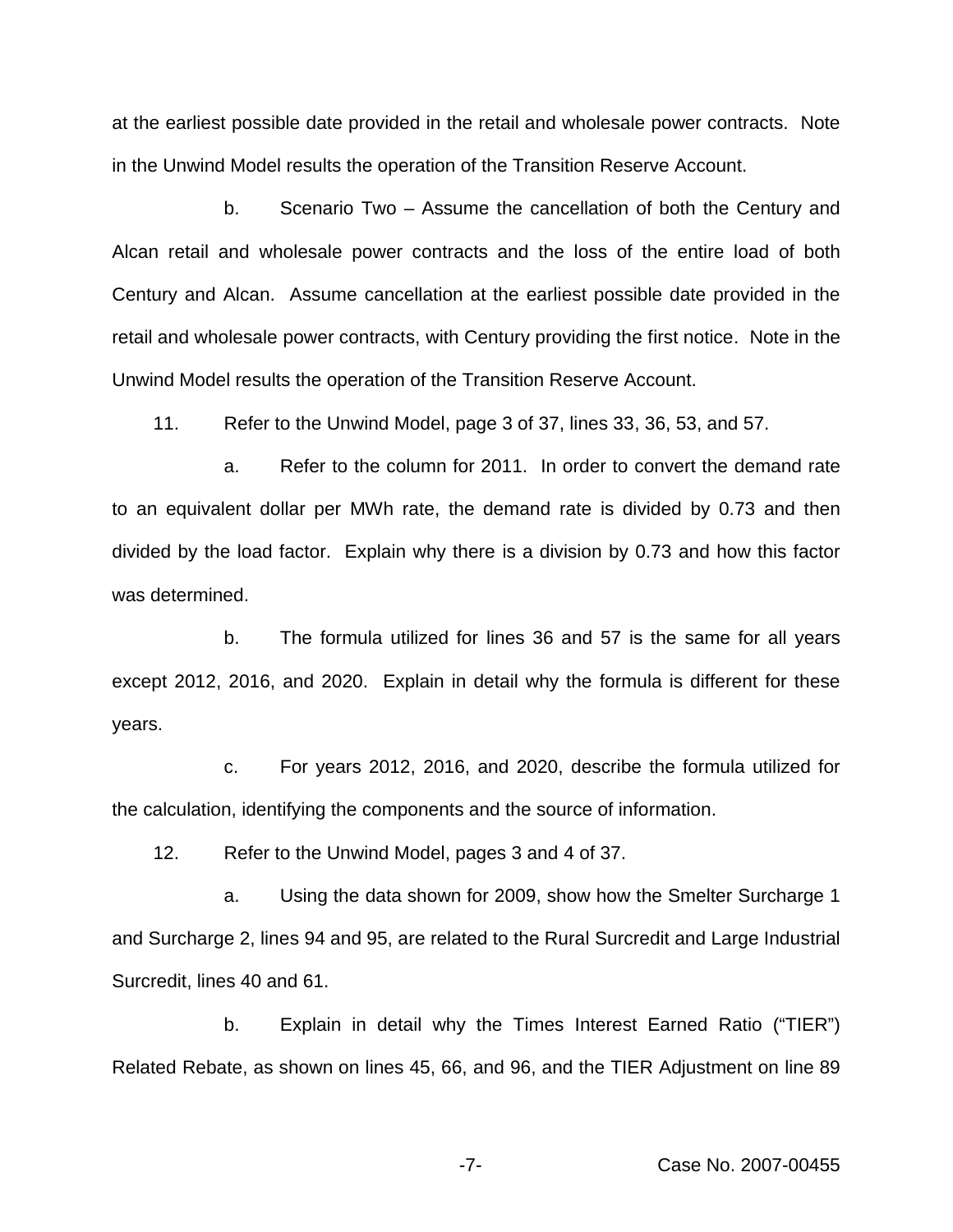are fixed inputted amounts rather than formula-driven amounts based on the terms and conditions of the applicable Smelter contract provisions.

13. Refer to the Unwind Model, pages 9 and 10 of 37.

a. Compare the Conventional TIER and "DSCR" calculations with the determination of TIER and Debt Service Coverage requirements in Big Rivers' Rural Utilities Service ("RUS") Mortgage. Explain all differences between the calculations.

b. Does Big Rivers intend for the Conventional TIER to reflect the TIER awarded for rate-making purposes ("rate-making TIER") by the Commission? Explain the response.

c. In previous electric cooperative rate cases, the Commission has determined rate-making TIER by dividing the sum of the net margins and interest on long-term debt by interest on long-term debt. Comparing rate-making TIER with the Conventional TIER as shown in the Unwind Model reveals several additional components in the Conventional TIER determination. For each additional component in the Conventional TIER, explain in detail why it is reasonable to include the component.

d. Explain in detail why the Economic Reserve Account, Taxes, and the Sale-Leaseback Interest should be included in the determination of the DSCR.

14. Refer to the Unwind Model, page 10 of 37. Explain why the Transition Reserve Account was not included as a line item in the "Days Cash on Hand" analysis.

15. Refer to the Unwind Model, page 11 of 37.

a. Does the Debt Service Detail reflected on this page accurately reflect Big Rivers' current expectations and financing plans?

-8- Case No. 2007-00455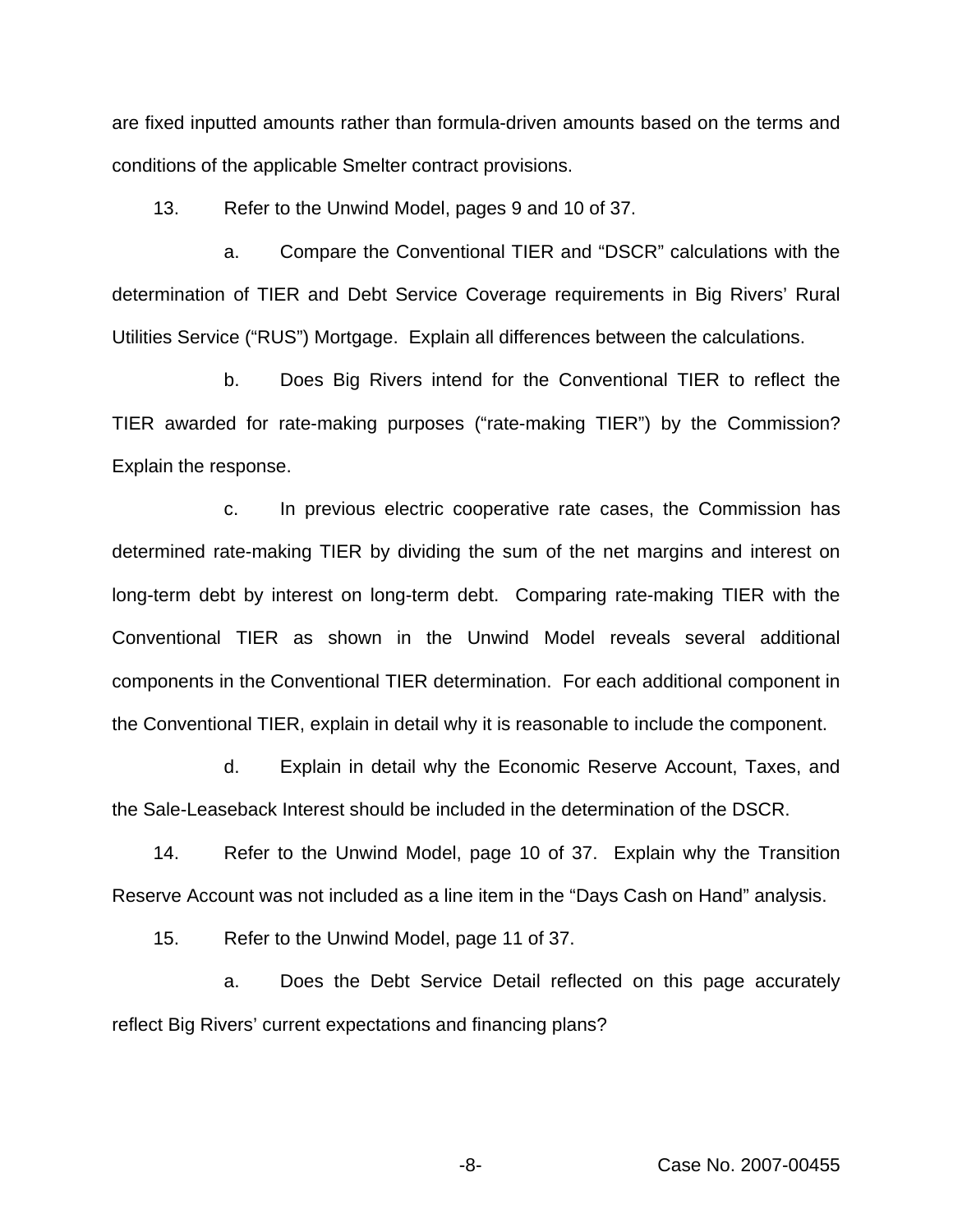b. If no to part (a) above, describe all changes to the information presented on page 11 of 37.

c. Provide a revised Unwind Model reflecting Big Rivers' current expectations and financing plans. All other variables, assumptions, and inputs as reflected in the originally filed Unwind Model should remain the same. Provide a hard copy printout of the revised Unwind Model as well as one in electronic format with all formulae and calculations in tact.

16. Refer to the Unwind Model, page 16 of 37, lines 1 and 2.

a. Explain how Big Rivers determined that its Sales will exceed its Production in every year included in the Unwind Model.

b. Provide a schedule of Big Rivers' annual Sales for calendar years 2000 through 2007.

17. Refer to the Unwind Model, page 18 of 37, lines 55 through 76. Explain the references to Generally Accepted Accounting Principles ("GAAP") basis for the RUS New Note. Compare and explain the accounting differences between the GAAP RUS new Note and the Stated RUS New Note.

18. Refer to the Unwind Model, page 19 of 37. Provide a detailed explanation of the Assumptions listed on lines 111 through 125. Include in the explanation why the Assumption is reasonable, how the Assumption was determined or developed, and explain how the Assumption affects the Unwind Model.

19. Refer to the Unwind Model, page 22 of 37, line 110. Explain in detail the purpose of the Blended Depreciation Adjustment in 2011 through 2016. Include in the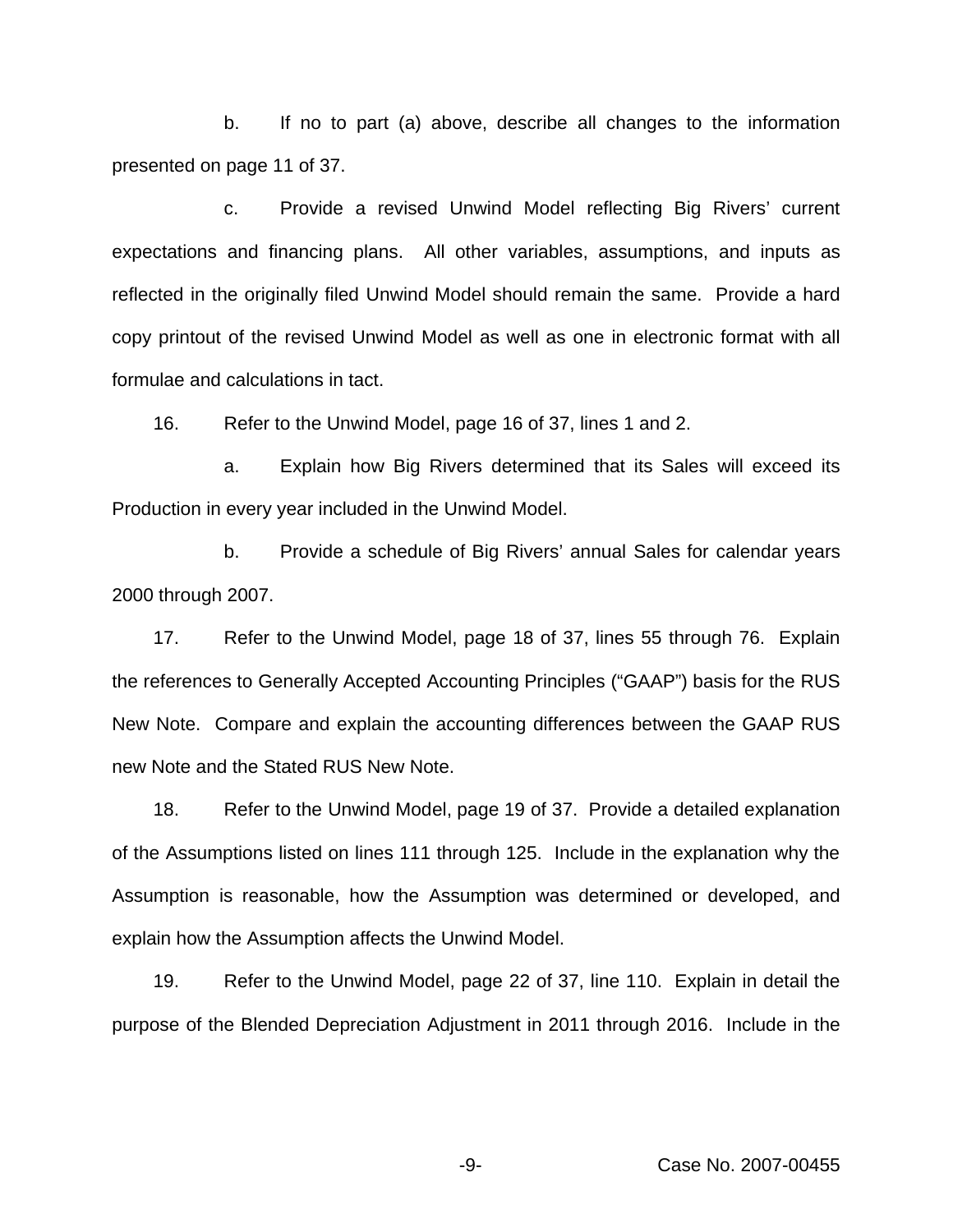explanation how this amount was determined and why this adjustment would be necessary in these years.

20. Refer to the Unwind Model, page 26 of 37. Explain the ACE Adjustment on line 40 and TMT on line 44. Include in the explanation the nature of the item and why it needs to be taken into consideration in the alternative minimum tax determination.

21. Refer to the Unwind Model, page 27 of 37. Explain in detail why book depreciation is at 60 years while tax depreciation is at 20 years.

22. Refer to the Unwind Model, pages 32 through 37 of 37. Concerning the sources of input information:

a. Where the input source is another analysis or model, provide copies of the analysis or model. Copies should be hard copy printouts as well as electronic formats with all formulae and calculations in tact.

b. Where the input source is a contract, schedule, or other document, provide copies of the item, if not already filed in this proceeding. In addition, for all contracts include a reference to the applicable section or page.

c. On lines 117, 118, 120, 132, 135, and 136 the reference is "Goldman." Provide documentation of the inputs provided by Goldman.

d. Significant sections of the Unwind Model inputs have no source of information referenced. Provide the sources of information omitted from these pages and explain in detail why the source was not originally provided.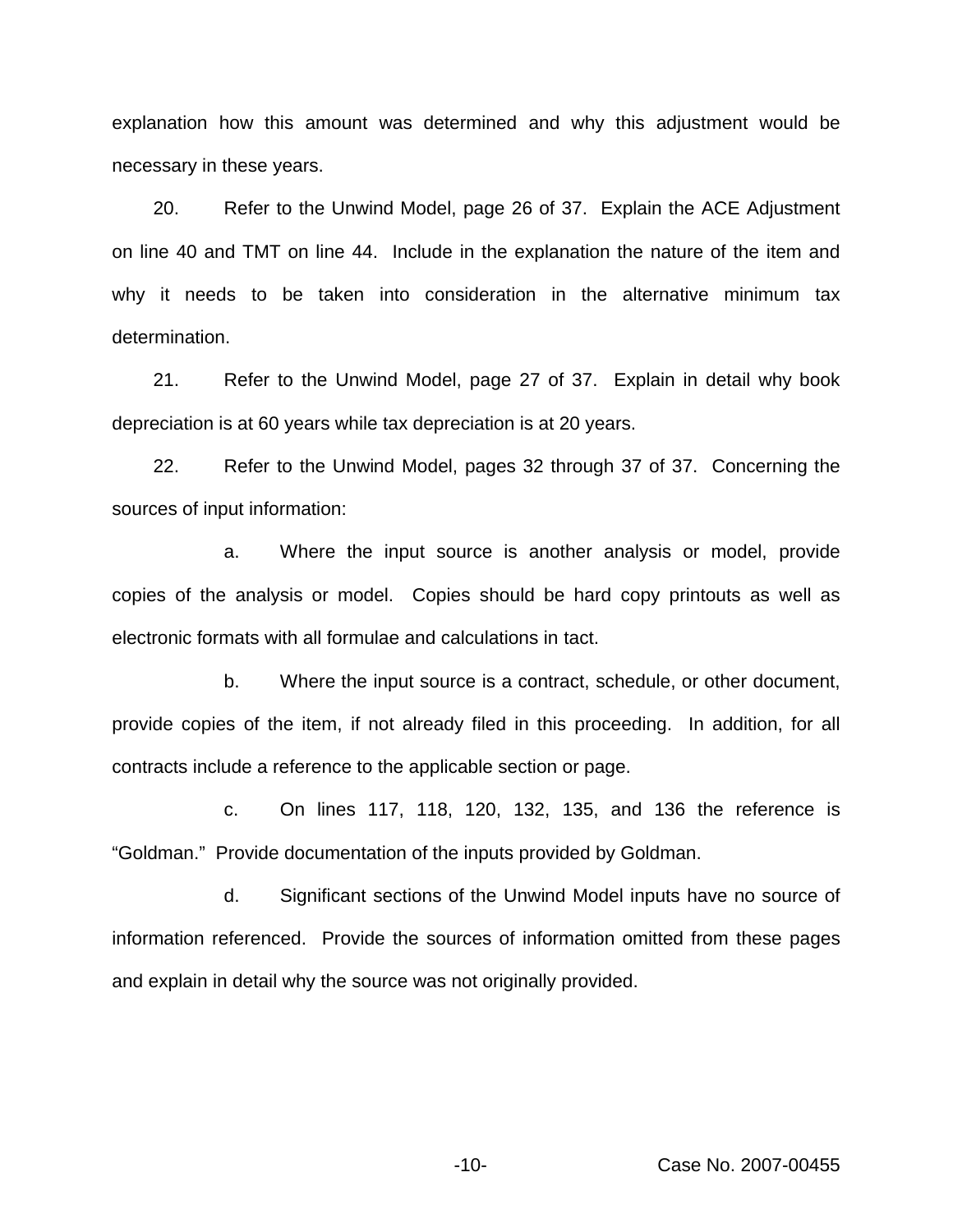e. Were sensitivity analyses performed for the following Unwind Model inputs? If yes, provide the results of the sensitivity analyses. If no, explain in detail why sensitivity analyses were not performed.

- (1) Sales to Rural and Large Industrial customers.
- (2) Off-system sales.
- (3) Market prices for off-system sales.

23. Refer to the Application, Exhibit 9, the Direct Testimony of Robert S. Mudge ("Mudge Testimony"), page 6 of 20. Mr. Mudge states that Big Rivers' equity to asset ratio will go from a negative 13 percent to a positive 24 percent as a result of the Unwind Transaction. Provide the corresponding change in the equity to total capitalization ratio.

24. Refer to the Mudge Testimony, page 12 of 20. Identify Global Insight, Inc. and briefly describe the expertise the firm has in estimating fuel and emission allowance market prices.

25. Refer to the Mudge Testimony, page 15 of 20. Provide Big Rivers' depreciation reserve ratios for calendar years 2005, 2006, and 2007.

26. Refer to the Application, Exhibit 10, the Direct Testimony of C. William Blackburn ("Blackburn Testimony"), page 14 of 130. Mr. Blackburn states that Big Rivers will receive the Coleman Scrubber and plans to record the scrubber on its books at \$97.5 million. In Case No. 2002-00195,<sup>1</sup> the Commission approved a specific

<sup>&</sup>lt;sup>1</sup> Case No. 2002-00195, Application of Big Rivers Electric Corporation, LG&E Energy Marketing, Inc., Western Kentucky Energy Corporation, WKE Station Two Inc., and WKE Corporation for Approval of Amendments to Transaction Documents, final Order dated October 30, 2002.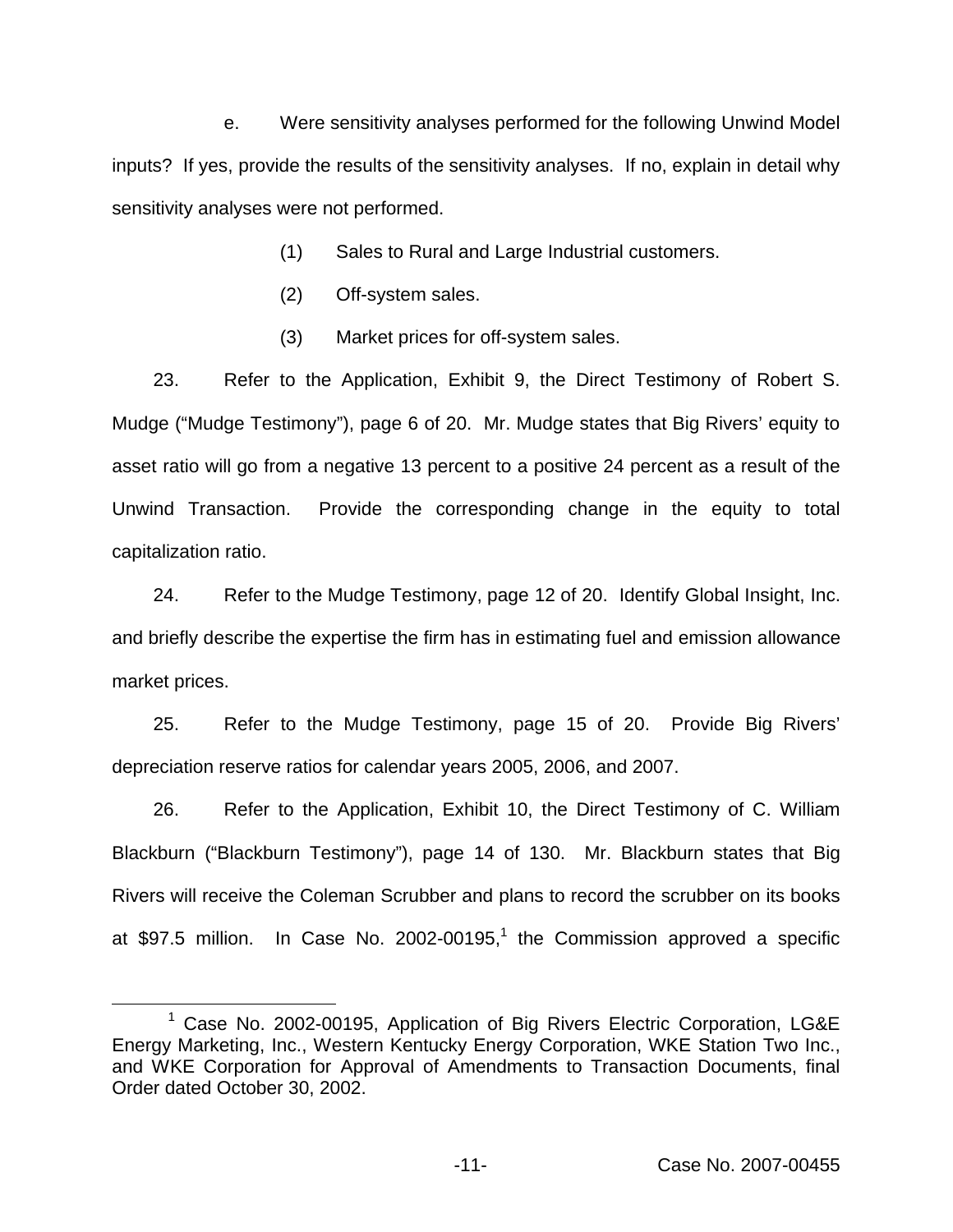accounting treatment for the Coleman Scrubber. Explain in detail how the accounting treatment for the Coleman Scrubber changes as a result of the Unwind Transaction. Include applicable references to the RUS Uniform System of Accounts ("USoA"). In addition, explain why the previously approved accounting treatment is no longer applicable for the Coleman Scrubber.

27. Refer to the Blackburn Testimony, page 15 of 130. Explain the difference in accounting techniques used to determine the value of the Coleman Scrubber as referenced on this page.

28. Refer to the Blackburn Testimony, page 16 of 130. Explain why Big Rivers believes it is appropriate to record the  $14,000$  SO<sub>2</sub> emission allowances at the market value at closing. Include applicable references to the RUS USoA.

29. Refer to the Blackburn Testimony, pages 23 and 24 of 130.

a. Assuming that the Unwind Transaction is approved, Big Rivers states that in its financial model, the existing rural energy rate of \$20.40/MWh in 2008 is projected to increase to \$23.12 in the period 2017 through 2023, and the existing rural demand rate of \$7.37/kW-month is projected to increase to \$8.35 over the same period. The existing non-Smelter large industrial energy rate of \$13.72/MWh in 2008 is projected to increase to \$15.54/MWh for the period 2017 through 2023, and the existing large industrial customer demand rate of \$10.15/kW-month in 2008 is projected to increase to \$11.50/kW-month from 2017 through 2023.

(1) If the Unwind Transaction is not approved, are the rates for the above classes projected to increase in the 2017 through 2023 time period?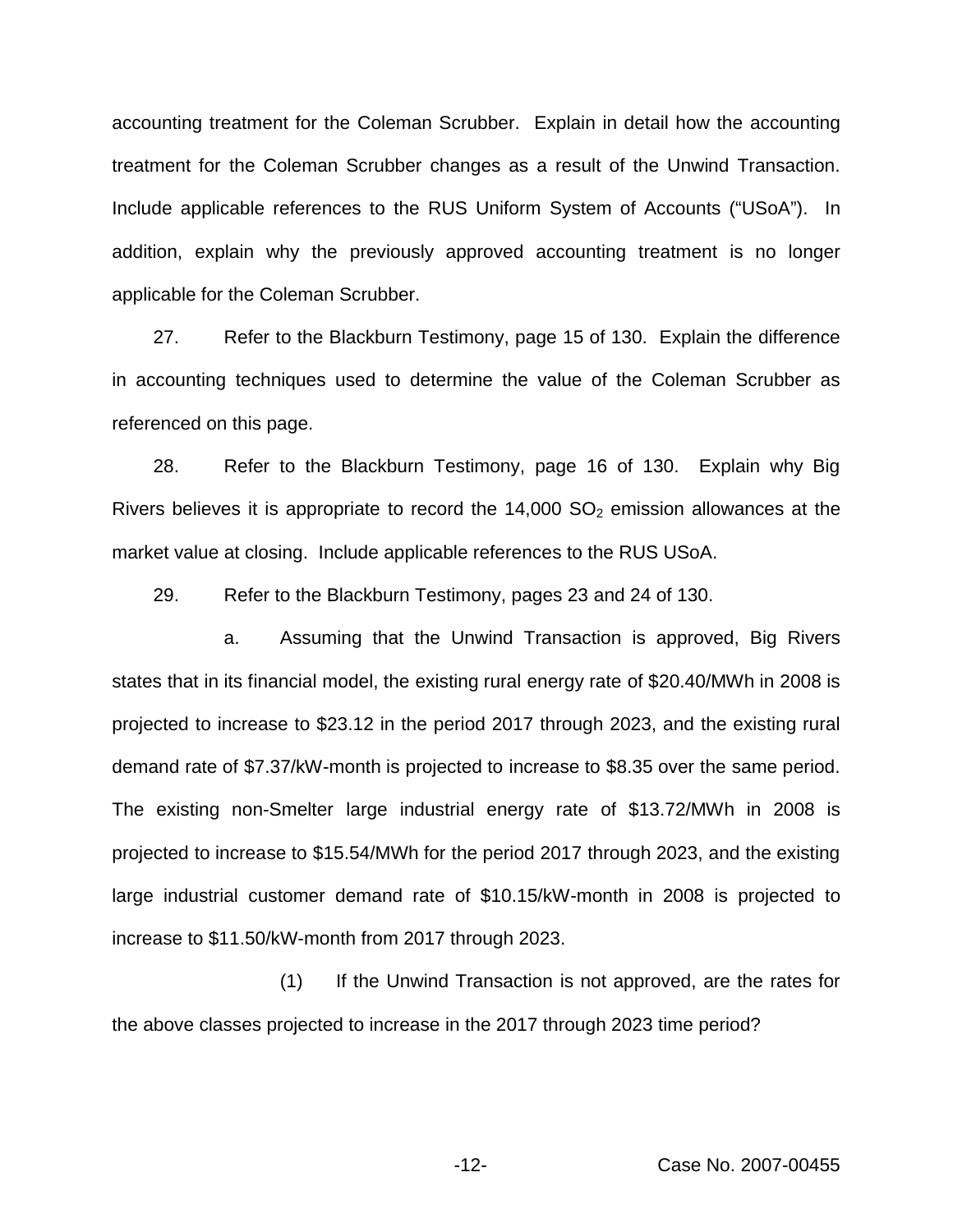$(2)$  If the answer to part  $(a)(1)$  above is yes, what are the rates for the above classes projected to be absent the Unwind Transaction for the same 2017 through 2023 time period?

30. Refer to the Blackburn Testimony, page 40 of 130. Provide the status of the contract with Kenergy concerning wholesale service for the Southwire Company's Rod and Cable Mill ("Southwire") load.

a. Provide for 2007 Southwire's peak load, load factor, and annual MWh consumption.

b. Have future sales and revenues attributable to Southwire been incorporated into the Large Industrial class figures reflected in the Unwind Model?

31. Refer to the Blackburn Testimony, page 60 of 130. Was an Equity Development Credit incorporated into the Unwind Model? Explain the response.

32. Refer to the Blackburn Testimony, page 74 of 130. Big Rivers states that L. Robert Kimball and Associates, Inc. has been retained to make the valuation of the existing coal inventory. Explain whether the valuation will be based upon actual fuel costs, or if a current market price is to be used.

33. Refer to the Blackburn Testimony, pages 74 and 75 of 130.

a. Provide Schedule 3.15 to the Coordination Agreements with the Smelters.

b. Explain in detail why the Coordination Agreements address how Big Rivers will account for and capitalize the assets received from the E.ON US Parties.

-13- Case No. 2007-00455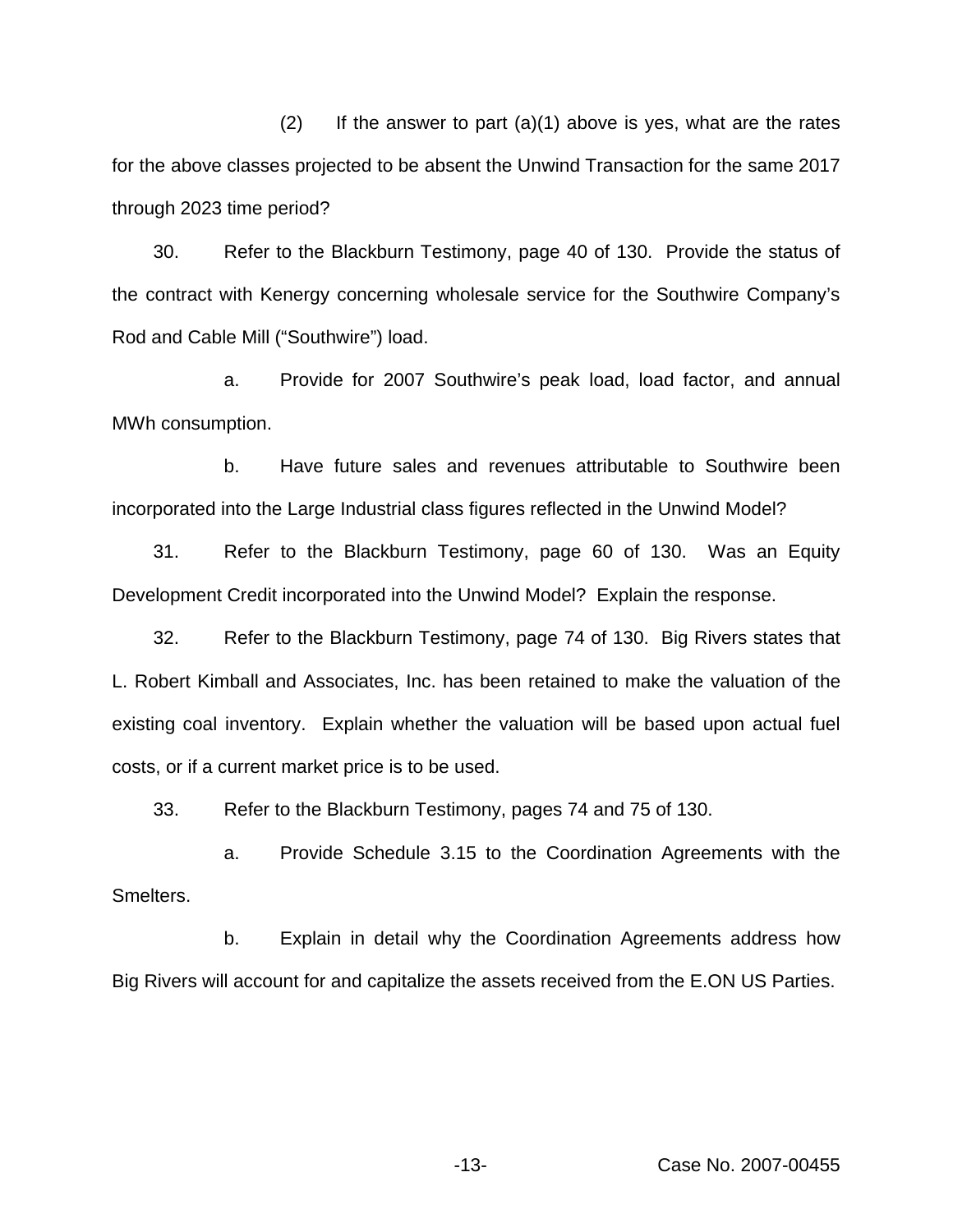c. Would Big Rivers agree that the accounting for assets and capitalization requirements should conform to the provisions of the RUS USoA and GAAP? Explain the response.

d. Explain in detail how Big Rivers concluded that it was premature to perform a new depreciation study in conjunction with the Unwind Transaction and why it is reasonable to perform the new depreciation study at the time of the 2010 general rate case.

34. Refer to the Blackburn Testimony, pages 80 through 84 of 130.

a. Given the complexity of the proposed Purchased Power Account ("PPA"), the need to adjust Smelter rates to avoid double counting, and Big Rivers' apparent willingness to apply the non-Fuel Adjustment Clause ("FAC") PPA to non-Smelter sales, explain in detail why Big Rivers proposed the PPA mechanism including the establishment of regulatory asset and regulatory liability accounts.

b. Explain how Big Rivers would apply the non-FAC PPA to non-Smelter sales. Include a description of how this charge would be presented in the Unwind Model.

c. Would the other parties to the Unwind Transaction accept a change to charging the non-FAC PPA to non-Smelter sales rather than establishing regulatory asset and regulatory liability accounts as originally proposed? Explain the response.

35. Refer to the Blackburn Testimony, pages 85 through 87 of 130.

a. For how long does Big Rivers anticipate maintaining the Transition Reserve Account? Explain how it has reached this determination.

-14- Case No. 2007-00455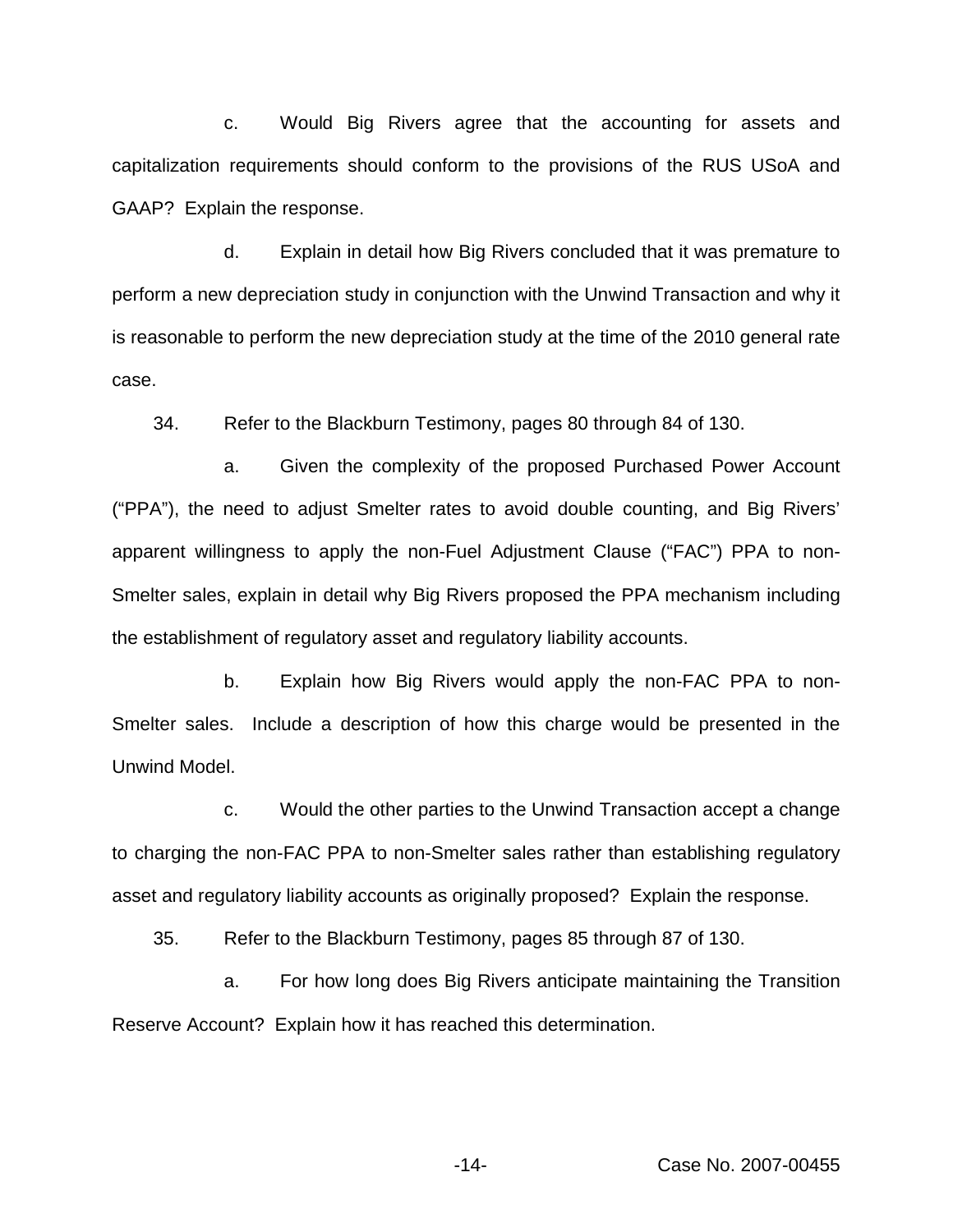b. Provide a schedule showing Big Rivers' marketing of off-system power during the past 10 years. This schedule should at a minimum show the amount of power available for sale and the actual amounts of power actually sold.

36. Refer to the Blackburn Testimony, pages 99 and 100 of 130. Provide a description of the factors Big Rivers would evaluate to determine if it is financially reasonable to offer a Member Rebate to customers.

37. Refer to the Blackburn Testimony, page 118 of 130. Describe the differences between the RUS Mortgage, the Intercreditor Agreement, and the proposed Indenture. The description should address the conceptual and functional differences between the three financial instruments.

38. Refer to the Application, Exhibit 12. On page 14 Big Rivers states that offers of employment will be made to all WKEC employees whose normal location is Henderson or at one of the generating plants. Explain whether any WKEC employees that currently perform their duties at locations other than Henderson, or at one of the generating plants. If there are employees working at other locations, provide the following information for each employee:

- a. The name of the employee.
- b. The job title of the employee.
- c. The current work location of the employee.
- d. Whether the employee is to be retained by Big Rivers.

e. If the employee is not to be retained, explain whether the work is to be outsourced, or is to be performed by an existing employee of Big Rivers.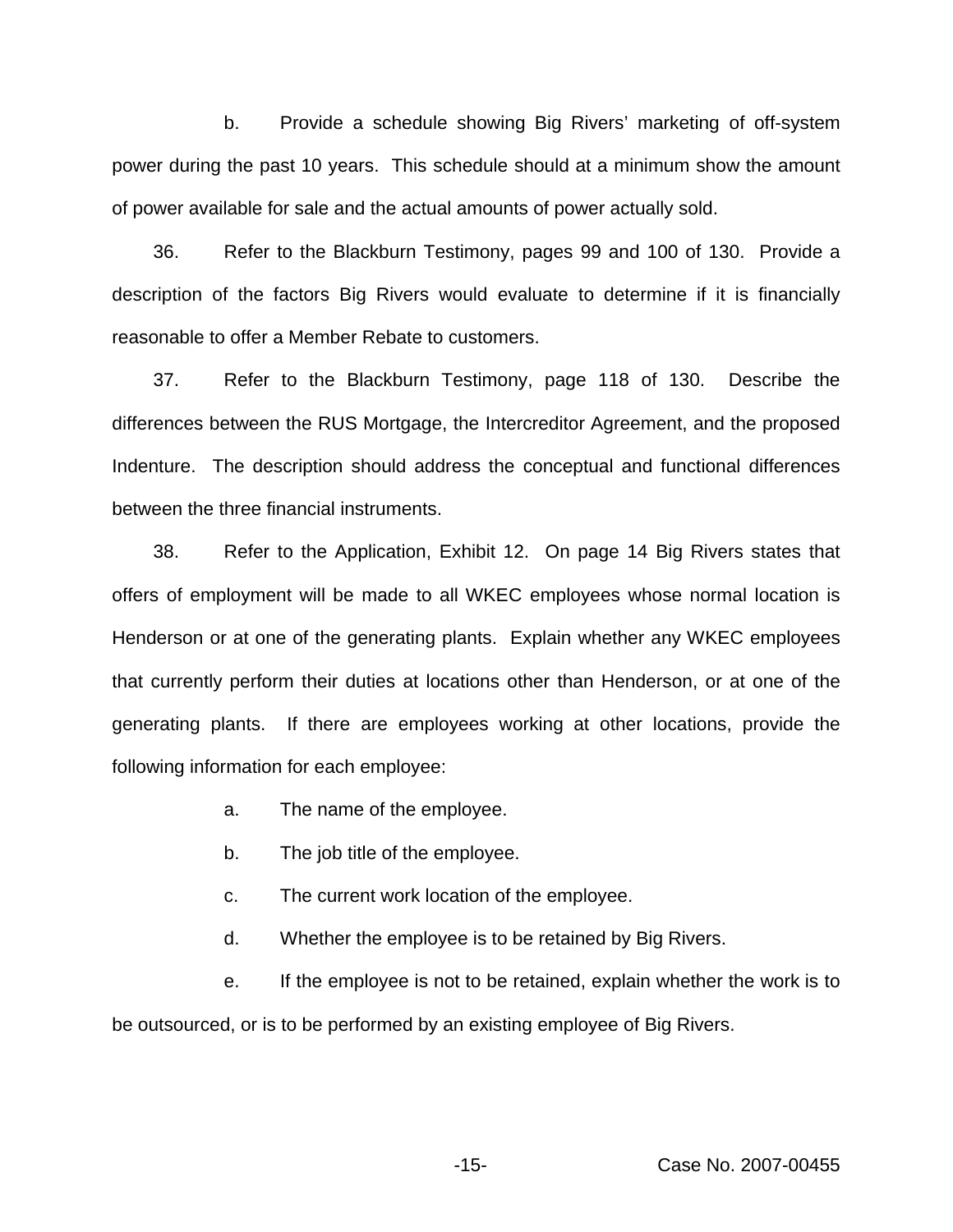39. Refer to the Application, Exhibit 18, the Direct Testimony of David A. Spainhoward ("Spainhoward Testimony"), pages 5 through 10 of 48. What is the current status of the Henderson Station Two issues?

40. Refer to the Spainhoward Testimony, page 13 of 48. Explain why Big Rivers believes it is necessary to add language to the Members' power factor calculation.

41. Refer to the Spainhoward Testimony, page 17 of 48. Are the changes to the capacity resource avoided costs and purchased power options based on Big Rivers' actual avoided costs or do they reflect the Unwind Transaction negotiations? Explain the response.

42. Refer to the Spainhoward Testimony, page 33 of 48.

a. Indicate when Big Rivers expects to complete its development of a "more comprehensive and more global environmental compliance plan."

b. When does Big Rivers anticipate it would file an application to seek Commission approval of this environmental compliance plan and to amend its environmental surcharge mechanism? Explain the response.

43. Refer to the Spainhoward Testimony, page 40 of 48.

a. Provide an analysis of Big Rivers'  $SO<sub>2</sub>$  emission allowance inventory. This analysis should cover the years 2008 through 2023 and include the following information for each year of the analysis:

 $(1)$  Total SO<sub>2</sub> emission allowances in inventory as of the beginning of the year.

-16- Case No. 2007-00455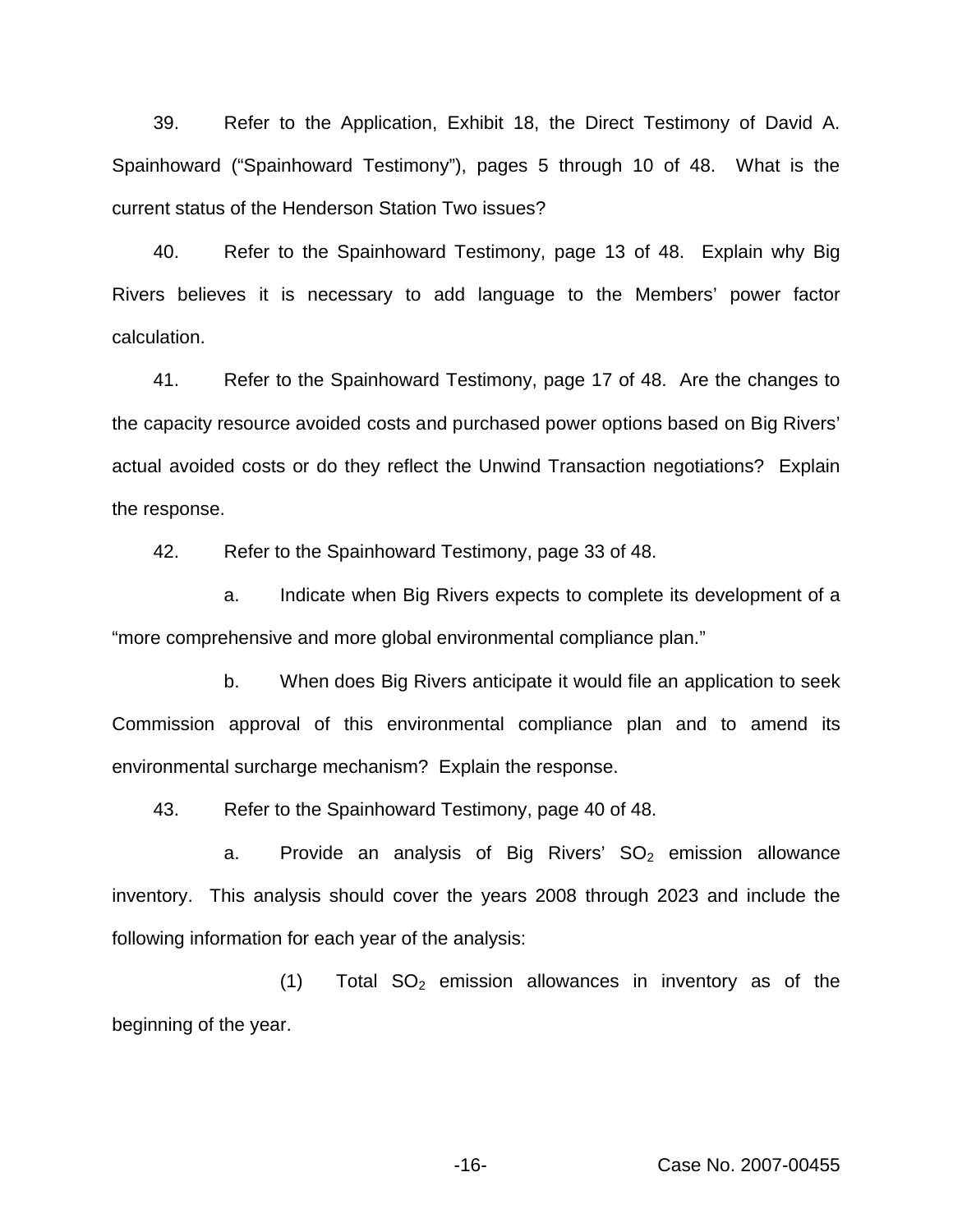$(2)$  Total SO<sub>2</sub> emission allowances received from the Environmental Protection Agency ("EPA").

 $(3)$  Total SO<sub>2</sub> emission allowances surrendered to EPA to cover emissions.

 $(4)$  Number of SO<sub>2</sub> emission allowances Big Rivers anticipates it will sell.

 $(5)$  Number of SO<sub>2</sub> emission allowances Big Rivers anticipates it will purchase.

the year.

 $(6)$  Total SO<sub>2</sub> emission allowances in inventory as of the end of

b. Mr. Spainhoward states that during the period from 2008 through 2012 Big Rivers plans to sell any excess  $SO<sub>2</sub>$  emission allowances and use the revenues from these sales to reduce the level of the environmental surcharge. The Unwind Model shows that beginning in 2015 Big Rivers expects its  $SO<sub>2</sub>$  emissions to exceed its allocation of emission allowances. In light of this situation, and the fact that  $SO<sub>2</sub>$  emission allowances can be banked, explain in detail why Big Rivers believes that its proposal to sell excess allowances over the next 4 years is reasonable.

c. Assume for purposes of this question that the Commission required Big Rivers to bank its excess  $SO<sub>2</sub>$  emission allowances during 2008 through 2012 rather than allowing the allowances to be sold. Explain in detail the effect of such a requirement on the Unwind Transaction.

44. Refer to the Application, Exhibit 20, the Smelter Agreements.

-17- Case No. 2007-00455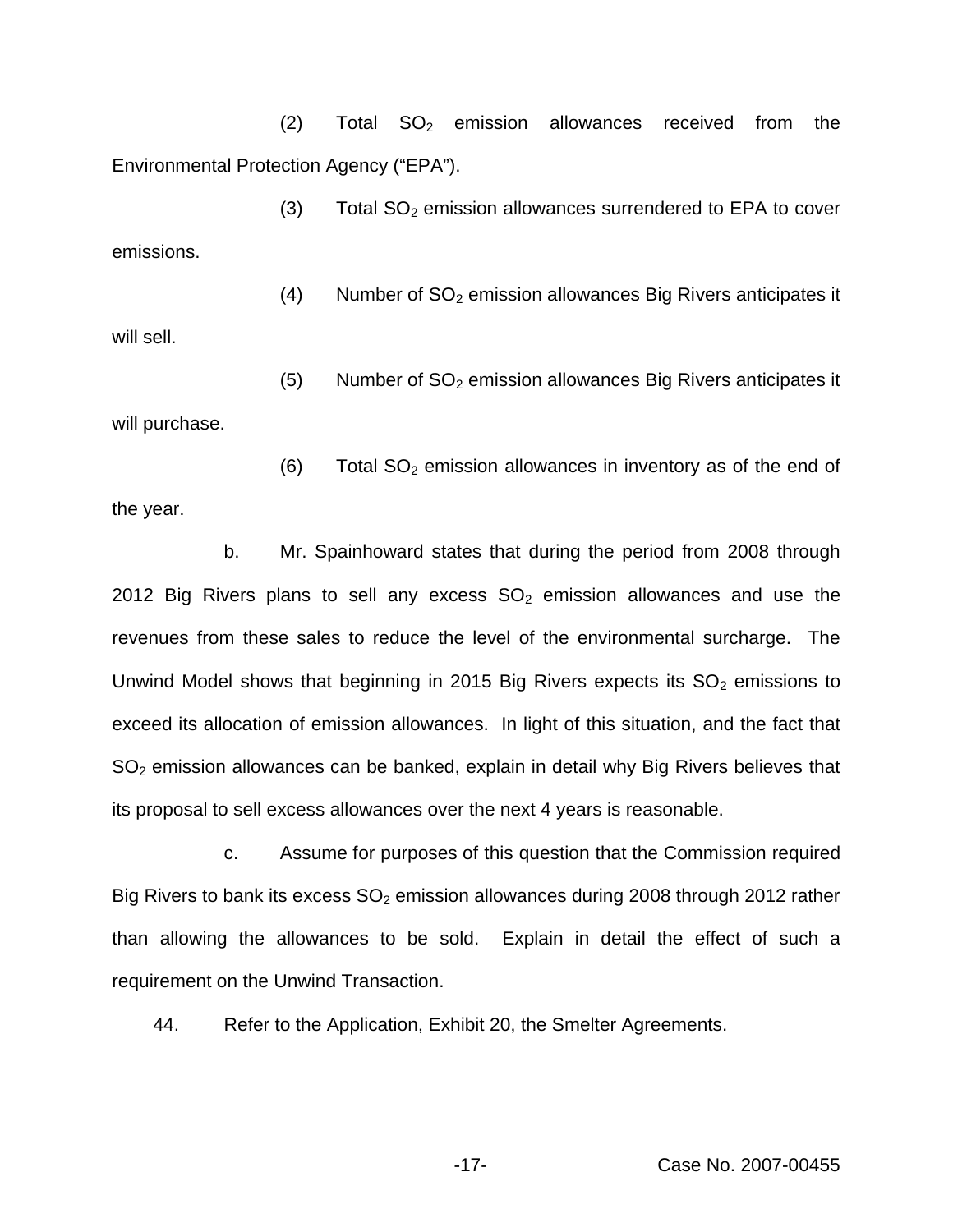a. Refer to the Alcan and Century Retail Electric Service Agreements ("Smelter Retail Agreements"), Section 5.5 – Release and Indemnification, part (b). Explain the reason and purpose for this section of the Retail Agreements, specifically why Kenergy should provide a power-of-attorney to either Alcan or Century.

b. Refer to the Smelter Retail Agreements, Section 13.1.2.

(1) Provide the Kenergy Retail Fee from Alcan and from Century.

(2) Explain why it is reasonable that the Kenergy Retail Fee is fixed for a period of 10 years.

c. Refer to the Smelter Retail Agreements, Section 13.3.

(1) Do the parent companies of Alcan and Century currently have investment ratings at the levels required in this section?

(2) If no, have either Alcan or Century initiated the process of securing the required letters of credit? Explain the response.

(3) What is the status of the Alcan Guarantee and the Century Guarantee?

d. Refer to the Century Retail Agreement, Sections 13.4.1 through 13.4.4. Explain why Alcan is referenced in these sections instead of Century.

e. Refer to the Smelter Retail Agreements, Exhibit A. Using the information contained in the Unwind Model for calendar year 2009, provide completed versions of Exhibit A for both Alcan and Century.

f. Refer to the Alcan and Century Wholesale Electric Service Agreements ("Smelter Wholesale Agreements"), Section 1.1.112 – TIER. Explain why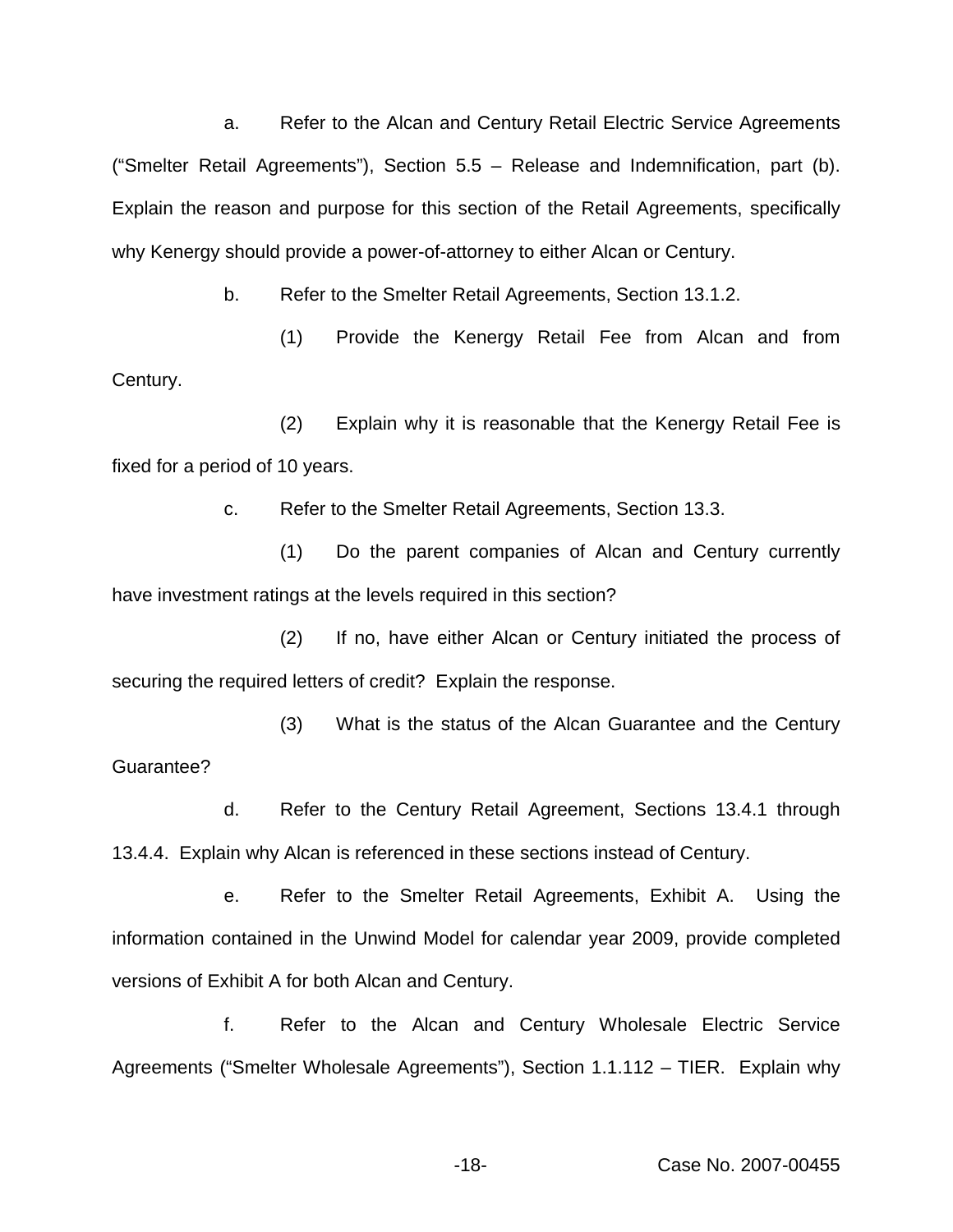the definition of TIER does not reflect the detail that has been included in the Unwind Model.

g. Refer to the Smelter Wholesale Agreements, Section 13.4.1. Provide the referenced Appendix B.

h. Refer to the Alcan and Century Coordination Agreements ("Coordination Agreements"), Section 3.3. Explain the nature and purpose of the Assurances Agreement payments.

i. Refer to the Coordination Agreements, Section 3.10. Given the terms and conditions in this section, will Big Rivers still be able to perform a depreciation study by 2010 whose results are not predetermined? Explain the response.

45. Refer to the Application, Exhibit 25, the Direct Testimony of William Steven Seelye ("Seelye Testimony"), pages 6 and 7 of 34. Big Rivers states that the initial value of the Economic Reserve is expected to be \$75 million, although Big Rivers is able to add to this amount at closing. Clarify the statement "although Big Rivers is able to add to this amount at closing."

a. Does Big Rivers expect the Economic Reserve to be greater than \$75 million? If yes, can Big Rivers estimate the anticipated value of the Economic Reserve?

b. If Big Rivers expects the Economic Reserve to be greater than \$75 million, explain the factors that determine whether the Economic Reserve will be greater than \$75 million.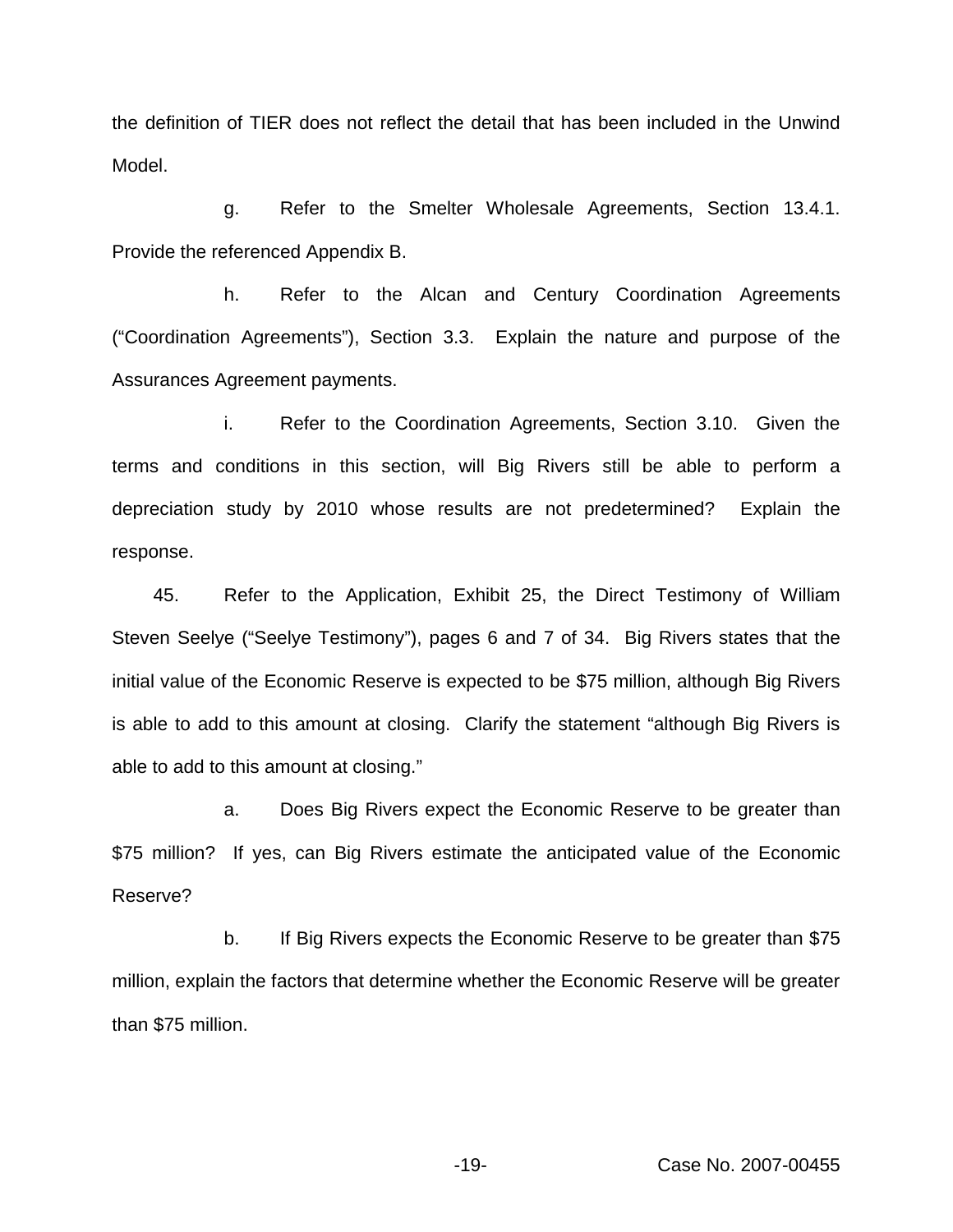46. Refer to the Seelye Testimony, page 13 of 34. Big Rivers states that it is "proposing a base fuel cost representative of its 2007 fuel cost, as was projected in 2004." Explain why the base fuel cost is based upon projections from 2004, rather than upon actual fuel costs experienced by WKEC. Also provide a comparison of Big Rivers' proposed base fuel cost and the current actual fuel cost experienced by WKEC.

47. Refer to the Seelye Testimony, page 18 of 34. Big Rivers proposes that the monthly unit environmental costs to be used in the environmental surcharge for the first two or three months reflect estimates utilized in the Unwind Model rather than actual costs. Explain why the actual applicable environmental costs are not available.

48. Refer to the Seelye Testimony, Exhibit WSS-7, page 2 of 5. If the gypsum facilities at Coleman are being removed, explain how Big Rivers will be able to make sales of the gypsum byproduct, as shown in this exhibit.

49. WKEC requested and was subsequently granted confidential protection for fuel and fuel-related contracts until the Unwind Transaction is complete and the contracts are assumed by Big Rivers. Is it Big Rivers understanding that if the contracts are assumed by Big Rivers, and Big Rivers' proposal to adopt a fuel adjustment clause is approved, the contracts will then be subject to public disclosure?

50. Explain whether all of WKEC's coal contracts are assignable to Big Rivers and whether Big Rivers intends to assume all of the contracts. If the contracts are assignable, explain whether Big Rivers expects additional costs to be incurred if the contracts are assigned to Big Rivers.

51. Provide the final due diligence report on the physical condition of the Big Rivers generating units.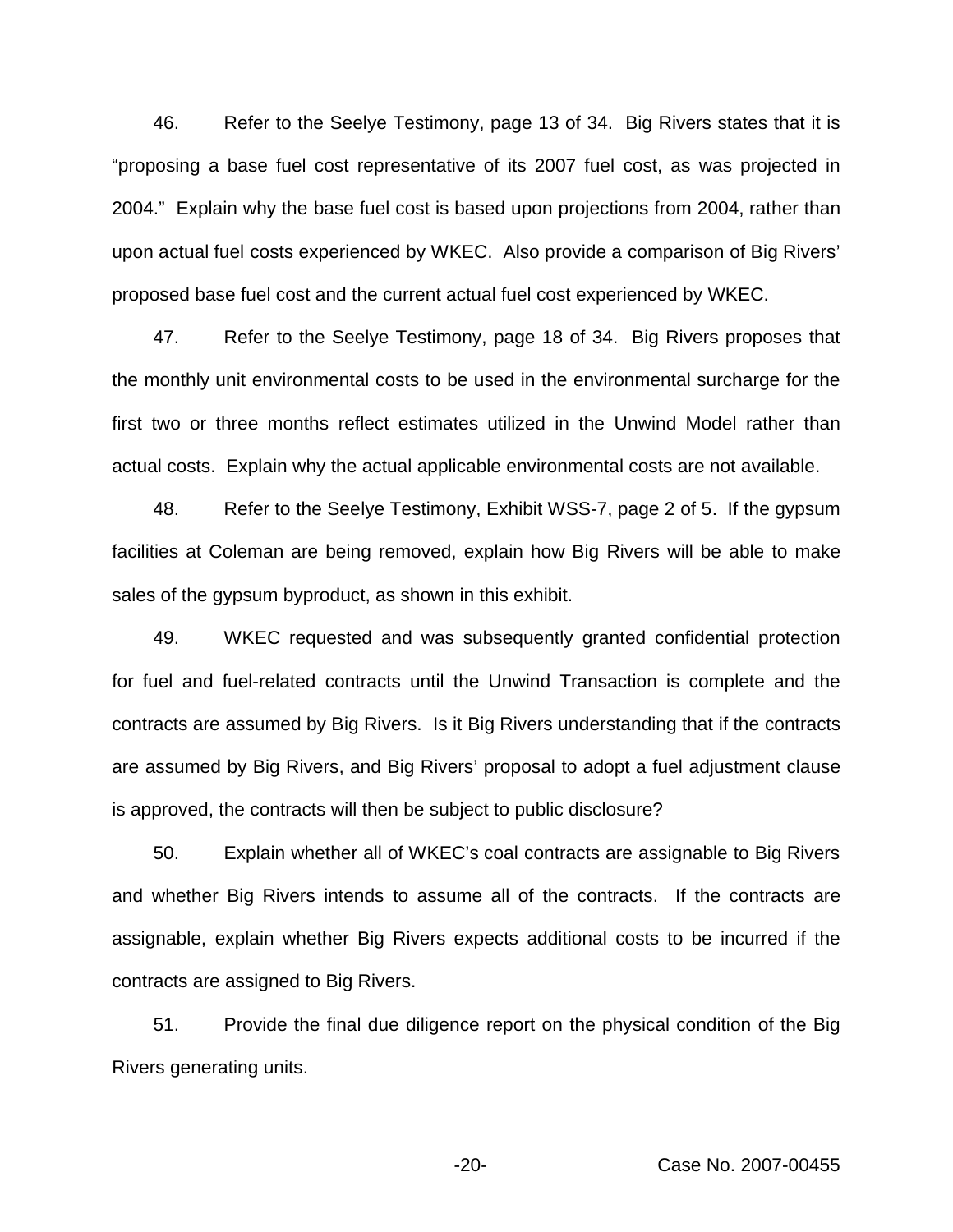52. Refer to the Unwind Model, page 4 of 37.

a. Explain why no rates are shown in columns 2007 and 2008H1 for the Smelters.

b. Explain the derivation and provide supporting documentation of the prices shown on line 99, labeled "Market," for each year 2007 through 2023.

53. In Case No. 2007-00177, $^2$  Big Rivers estimated that it would cost \$4.7 million to construct 13.2 miles of 161 kV transmission line needed to export 850 MW of power in the event that the unwind transaction is completed and both of the smelters elect to terminate their power contracts after 2010. Provide an updated estimate of the total cost of the transmission line.

54. Refer to the Unwind Model, page 6 of 37. Line 141 shows transmission upgrades of \$3.7 million in 2008, \$6.0 million in 2009, and \$1.7 million in 2010. State the amount of each of these three annual expenditures that is directly related to the transmission project approved in Case No. 2007-00177. For each portion of the annual expenditures that are not attributable to that transmission project, explain in detail the nature of the project, the location of any new facilities, and the length and voltage of any transmission lines, if any.

55. Refer to the Blackburn Testimony, pages 107-110. If the transmission facilities conditionally authorized in Case No. 2007-00177 will be needed only if the power supply obligations for the smelters are shifted to Big Rivers, explain in detail

 $2$  Case No. 2007-00177, Application of Big Rivers Electric Corporation For a Certificate of Public Convenience and Necessity to Construct a 161 kV Transmission Line in Ohio County, Kentucky.